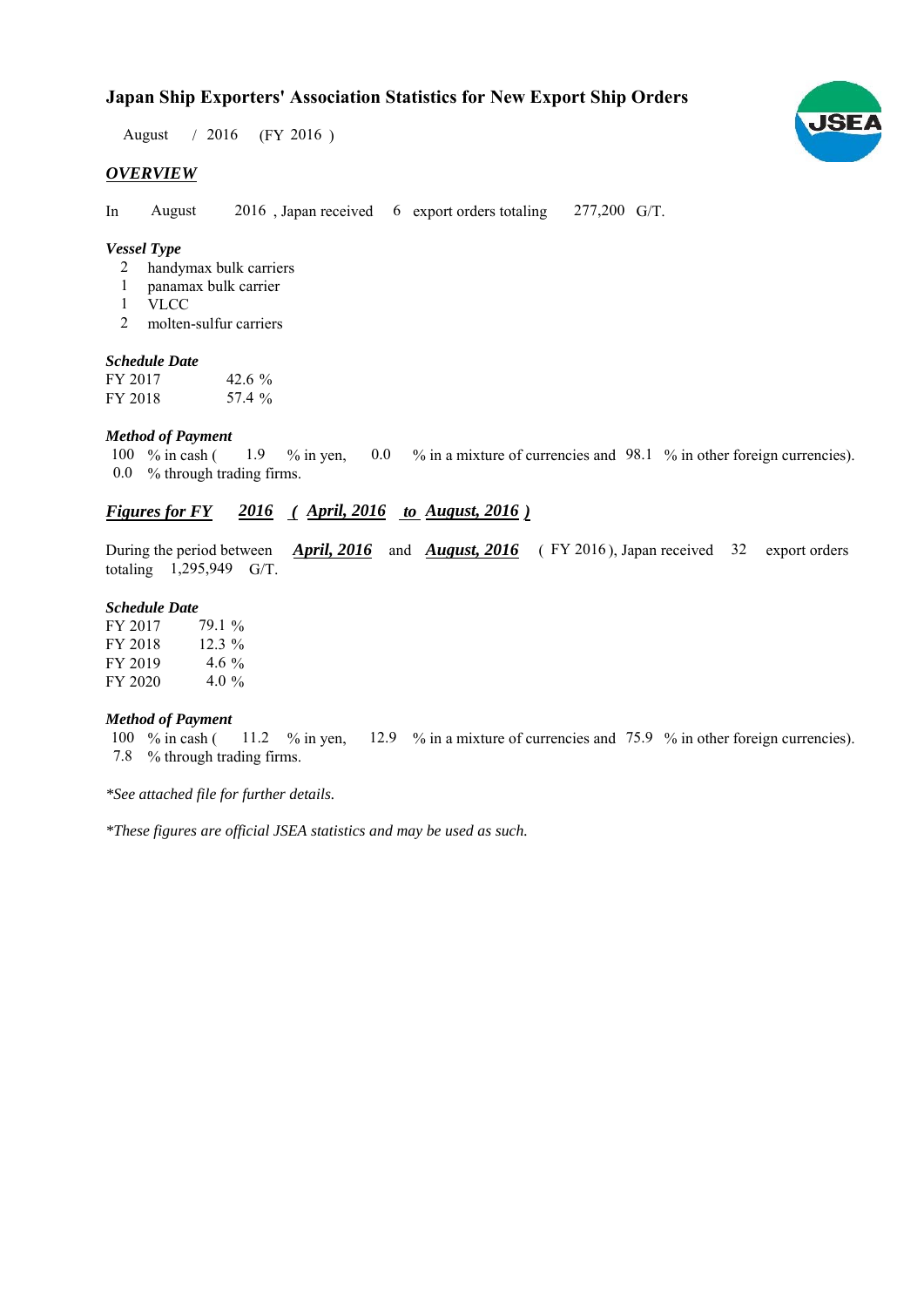### New Export Orders Placed in August 2016 (FY 2016) Based on Fiscal Year

|                                   | $3.5$ $\mu$ $\lambda$ (september 2010) |                        |     |             |     |           |     |             |                |                    |          |                    |     |           |                 |           |
|-----------------------------------|----------------------------------------|------------------------|-----|-------------|-----|-----------|-----|-------------|----------------|--------------------|----------|--------------------|-----|-----------|-----------------|-----------|
| Apr 15 to Mar $16$<br>Description |                                        | April 2016<br>May 2016 |     | June $2016$ |     | July 2016 |     | August 2016 |                | Apr 16 to Aug $16$ |          | Jan 16 to Aug $16$ |     |           |                 |           |
|                                   | No.                                    | G/T                    | No. | G/T         | No. | G/T       | No. | G/T         | N <sub>o</sub> | G/T                | No.      | G/T                | No. | G/T       | No.             | G/T       |
| General Cargos                    | 49                                     | 4,315,137              |     |             |     |           |     |             |                |                    |          |                    |     |           |                 |           |
| <b>Bulk Carriers</b>              | 232                                    | 9,138,799              |     | 198,850     |     | 160,600   |     | 162,700     |                | 301,700            |          | 115,100            | 23  | 938,950   | 36 <sup>l</sup> | 1,496,050 |
| Tankers                           | 108                                    | 6,723,599              |     | 63,500      |     | 129,800   |     |             |                | 1.5991             |          | 162,100            |     | 356,999   |                 | 1,085,199 |
| <b>Combined Carriers</b>          |                                        |                        |     |             |     |           |     |             |                |                    |          |                    |     |           |                 |           |
| Others                            |                                        |                        |     |             |     |           |     |             |                |                    |          |                    |     |           |                 |           |
| Total                             | 389                                    | 20,177,535             |     | 262,350     |     | 290,400   |     | 162,700     |                | 303,299            | $\sigma$ | 277,200            |     | 1,295,949 |                 | 2,581,249 |
| FY 2016 / FY 2015 (%)             |                                        | $*156.6$               |     | 19.2        |     | 19.8      |     |             |                | 21.0               |          | 17.8               |     | 12.3      |                 | $** 18.6$ |
| In CGT                            |                                        | 9,502,859              |     | 118,674     |     | 144,008   |     | 75,046      |                | 135,804            |          | 111,197            |     | 584,729   |                 | 1,112,501 |

*Figures for shipbuilding orders of 500 G/T and over for export as steel vessels placed with JSEA members are covered.*

\*FY 2015/FY2014

\*\*Calendar Year 2016

JSEA (September 2016)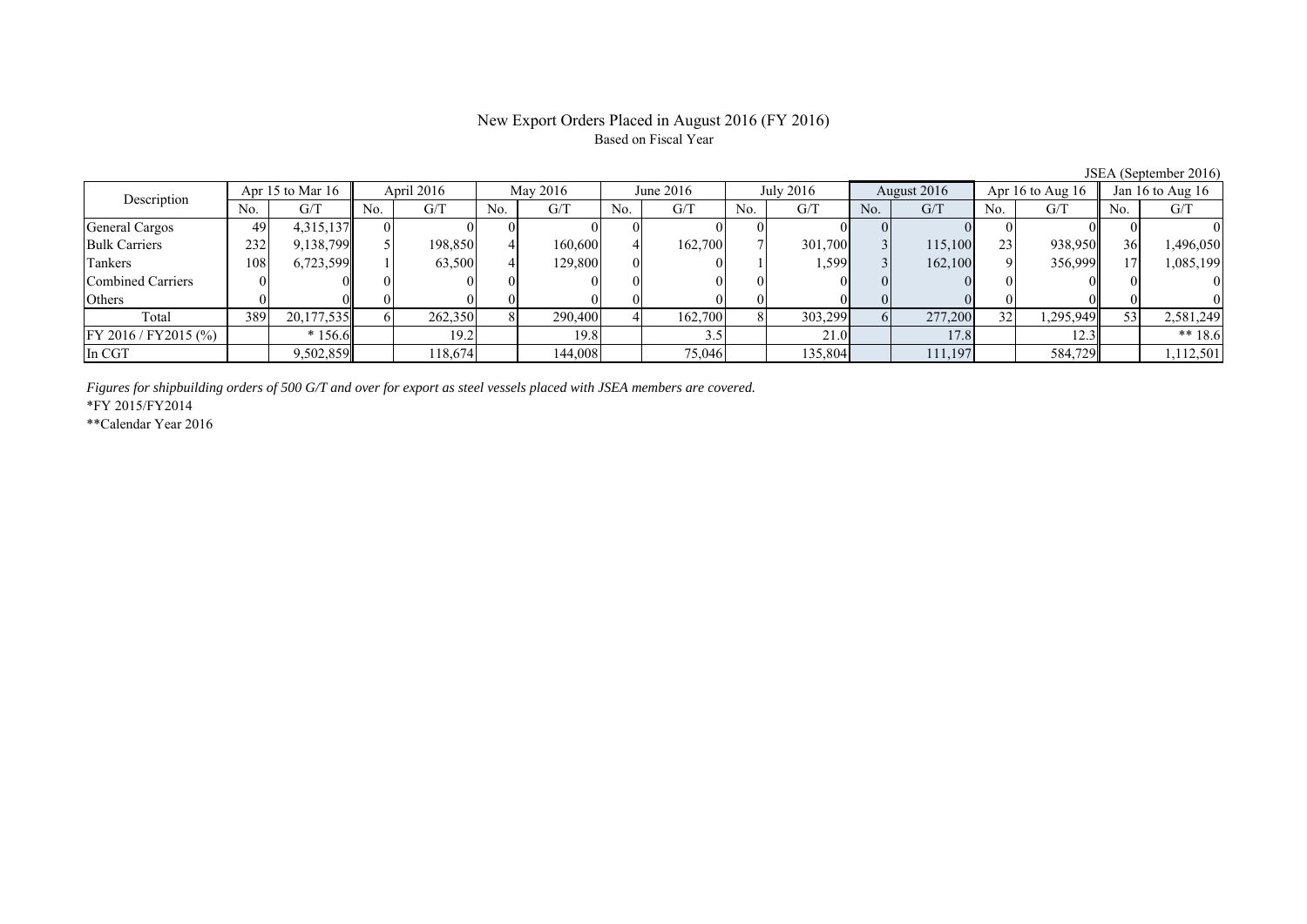## Export Ships Delivered in August 2016 (FY 2016) Based on Fiscal Year

| Description           | Apr 15 to Mar $16$ |            | April 2016  |         | May 2016 |         | June $2016$     |          | July 2016 |         | August 2016 |         | Apr 16 to Aug $16$ |           | Jan 16 to Aug $16$ |            |
|-----------------------|--------------------|------------|-------------|---------|----------|---------|-----------------|----------|-----------|---------|-------------|---------|--------------------|-----------|--------------------|------------|
|                       | No.                | G/T        | No.         | G/T     | No.      | G/T     | No.             | G/T      | No.       | G/T     | No.         | G/T     | No.                | G/T       | No.                | G/T        |
| General Cargos        | 16                 | 1,018,573  |             | 9.929   |          | 152,540 |                 | 9,865    |           | 9,929   |             | 7,341   |                    | 189,604   |                    | 581,120    |
| <b>Bulk Carriers</b>  | 252                | 9,860,726  | $^{\sim}$ 1 | 822,252 | 17       | 734,212 | 17 <sub>1</sub> | 657,295  | 12        | 445,605 | 18          | 581,107 | 85                 | 3,240,471 | 174                | 6,924,360  |
| Tankers               | 22                 | 801.2221   |             | 4,300   |          | 70,286  |                 | 394.917  |           | 141,804 |             | 19,361  |                    | 630,668   |                    | 1,167,433  |
| Combined Carriers     |                    |            |             |         |          |         |                 |          |           |         |             |         | 01                 |           |                    |            |
| Others                |                    | 156.815    |             |         |          |         |                 |          |           |         |             |         |                    |           |                    | 147,546    |
| Total                 | 294                | 11,837,336 | 23          | 836.481 | 21       | 957,038 | 221             | ,062,077 | 16        | 597,338 | 21          | 607,809 | 103                | 4,060,743 | 214                | 8,820,459  |
| FY 2016 / FY 2015 (%) |                    | $*100.6$   |             | 119.1   |          | 118.8   |                 | 137.5    |           | 38.4    |             | 97.1    |                    | 91.0      |                    | ** $105.1$ |
| In CGT                |                    | 5,728,124  |             | 394,701 |          | 433,491 |                 | 509,020  |           | 289,199 |             | 323,703 |                    | 1,950,114 |                    | 4,286,139  |

*Deliveries of new shipbuilding orders of 500 G/T and over for export as steel vessels placed with JSEA members are covered.*

\*FY 2015/FY2014

\*\*Calendar Year 2016

JSEA (September 2016)